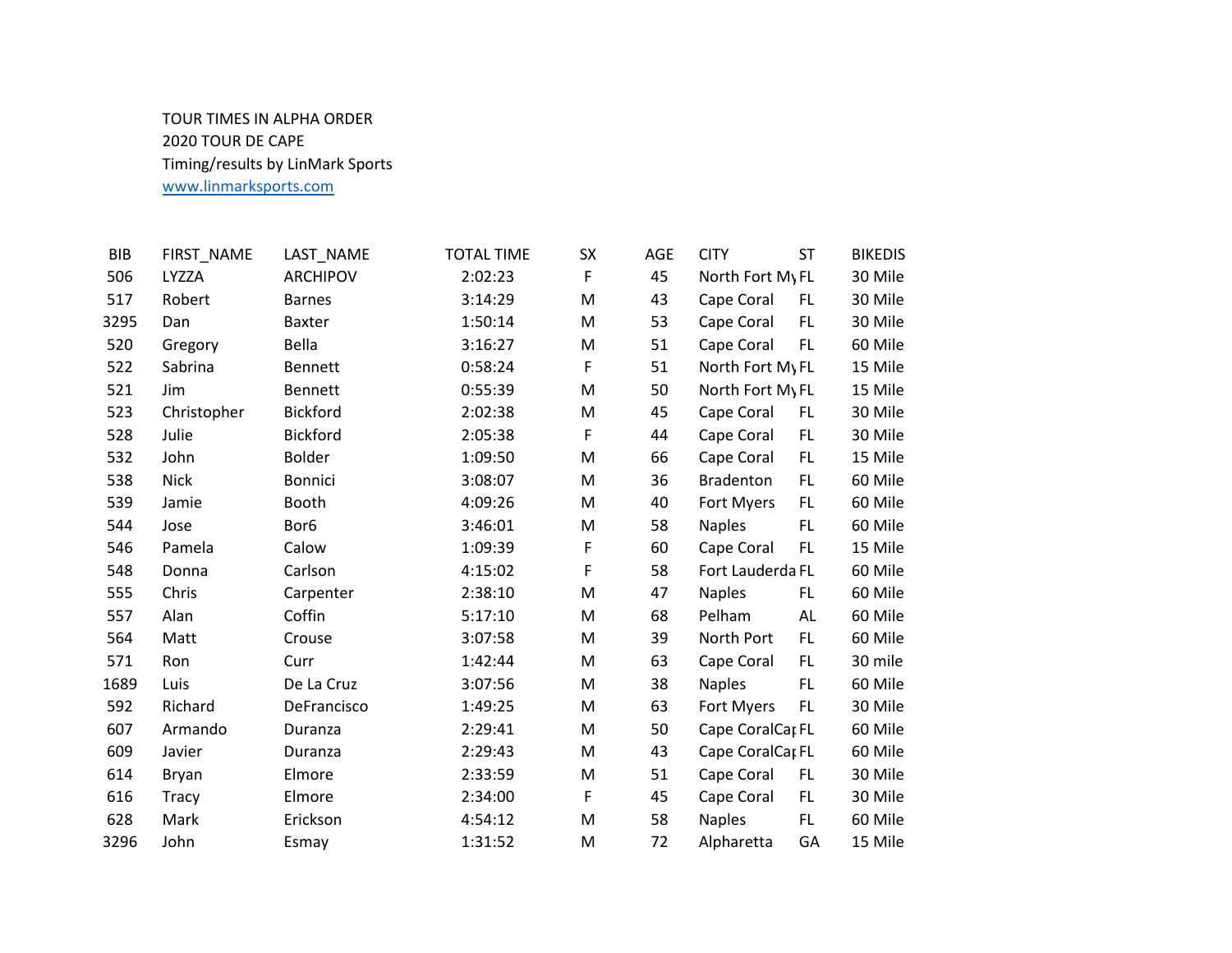| 1684 | Ben           | Faes                | 4:14:31 | M           | 42 |                 | $-$        | 100 Mile |
|------|---------------|---------------------|---------|-------------|----|-----------------|------------|----------|
| 631  | Daniel        | Fernandez           | 3:16:19 | M           | 52 | <b>Naples</b>   | FL.        | 60 Mile  |
| 635  | Christopher   | Forneris            | 5:08:38 | ${\sf M}$   | 43 | Cape Coral      | FL         | 100 Mile |
| 641  | Jeffrey       | Fusco               | 2:24:43 | M           | 39 | Ft Myers        | FL.        | 30 Mile  |
| 644  | Thomas        | Fusco               | 2:24:57 | M           | 70 | Cape Coral      | FL.        | 30 Mile  |
| 645  | <b>DAVE</b>   | <b>GATTI</b>        | 2:07:30 | M           | 61 | Louisville      | KY         | 30 Mile  |
| 1687 | David         | Gonzalez            | 2:34:28 | M           | 47 | Cape Coral      | FL.        | 60 Mile  |
| 648  | Michelle      | Graham              | 1:26:14 | F           | 48 | Cape Coral      | FL.        | 15 Mile  |
| 653  | Sharon        | Grantham            | 4:14:47 | F           | 57 | Fort Myers      | FL.        | 100 Mile |
| 659  | Jim           | Gress               | 1:17:43 | M           | 61 | Cape Coral      | FL.        | 15 Mile  |
| 661  | Kevin         | Greten              | 5:31:40 | M           | 58 | Sanibel         | FL.        | 100 Mile |
| 668  | mark          | gulbrandson         | 2:34:33 | M           | 62 | Cape Coral      | FL         | 30 Mile  |
| 676  | James         | Haakenson           | 4:36:45 | M           | 41 | CAPE CORAL FL   |            | 100 Mile |
| 677  | Lee           | Hanmer              | 4:14:48 | ${\sf M}$   | 72 | Punta Gorda     | FL         | 60 Mile  |
| 681  | Jack          | Harbison            | 2:40:49 | M           | 64 | Loveland        | CO         | 100 Mile |
| 688  | John          | Hayes               | 1:43:16 | M           | 66 | Spencer         | ${\sf IN}$ | 30 Mile  |
| 693  | David         | Helminiak           | 1:45:54 | M           | 68 | Cape Coral      | FL.        | 60 Mile  |
| 1693 | Christine     | Hinkley             | 1:00:38 | F           | 58 | Fort Myers      | FL.        | 15 Mile  |
| 718  | Linda         | Humphrey            | 1:46:26 | F           | 67 | Cape Coral      | FL.        | 30 Mile  |
| 719  | <b>DARREN</b> | <b>HUSSIEN</b>      | 1:54:12 | M           | 47 | Cape Coral      | FL.        | 30 Mile  |
| 720  | Oliver        | Huttner             | 3:11:52 | M           | 47 | Fort Myers      | FL.        | 60 Mile  |
| 726  | Theresa       | Kazanowski          | 2:14:41 | $\mathsf F$ | 65 | Venice          | FL.        | 30 Mile  |
| 725  | David         | Kazanowski          | 2:14:18 | M           | 66 | Venice          | FL.        | 30 Mile  |
| 727  | Marnie        | Keller              | 1:43:43 | F           | 56 | Cape Coral      | FL.        | 15 Mile  |
| 742  | Ryan          | Kessler             | 2:27:23 | M           | 35 | Mendota Heig MN |            | 30 Mile  |
| 743  | Andrea        | Konicki Strychalski | 2:14:54 | F           | 55 | Fort Myers      | FL.        | 30 Mile  |
| 745  | <b>Bruce</b>  | Kopanski            | 2:07:28 | M           | 62 | Cape Coral      | FL.        | 30 Mile  |
| 752  | Steve         | Krystyniak          | 4:47:19 | M           | 59 | Cape Coral      | FL.        | 60 Mile  |
| 770  | <b>Terry</b>  | Levin               | 0:37:00 | M           | 72 | Mequon          | WI         | 60 Mile  |
| 771  | Mary          | Lewis               | 4:06:05 | $\mathsf F$ | 69 | Fort Myers      | FL.        | 30 Mile  |
| 778  | Howard        | Lieberman           | 2:31:18 | M           | 74 | Cape Coral      | FL.        | 30 Mile  |
| 785  | Steve         | Longbrake           | 4:42:47 | M           | 53 | Cape Coral      | FL.        | 60 Mile  |
| 787  | <b>CINDY</b>  | LOVELACE            | 2:07:31 | F           | 63 | Crestwood       | KY         | 30 Mile  |
| 790  | Jordan        | Lowther             | 3:07:59 | M           | 37 | Cape Coral      | FL.        | 60 Mile  |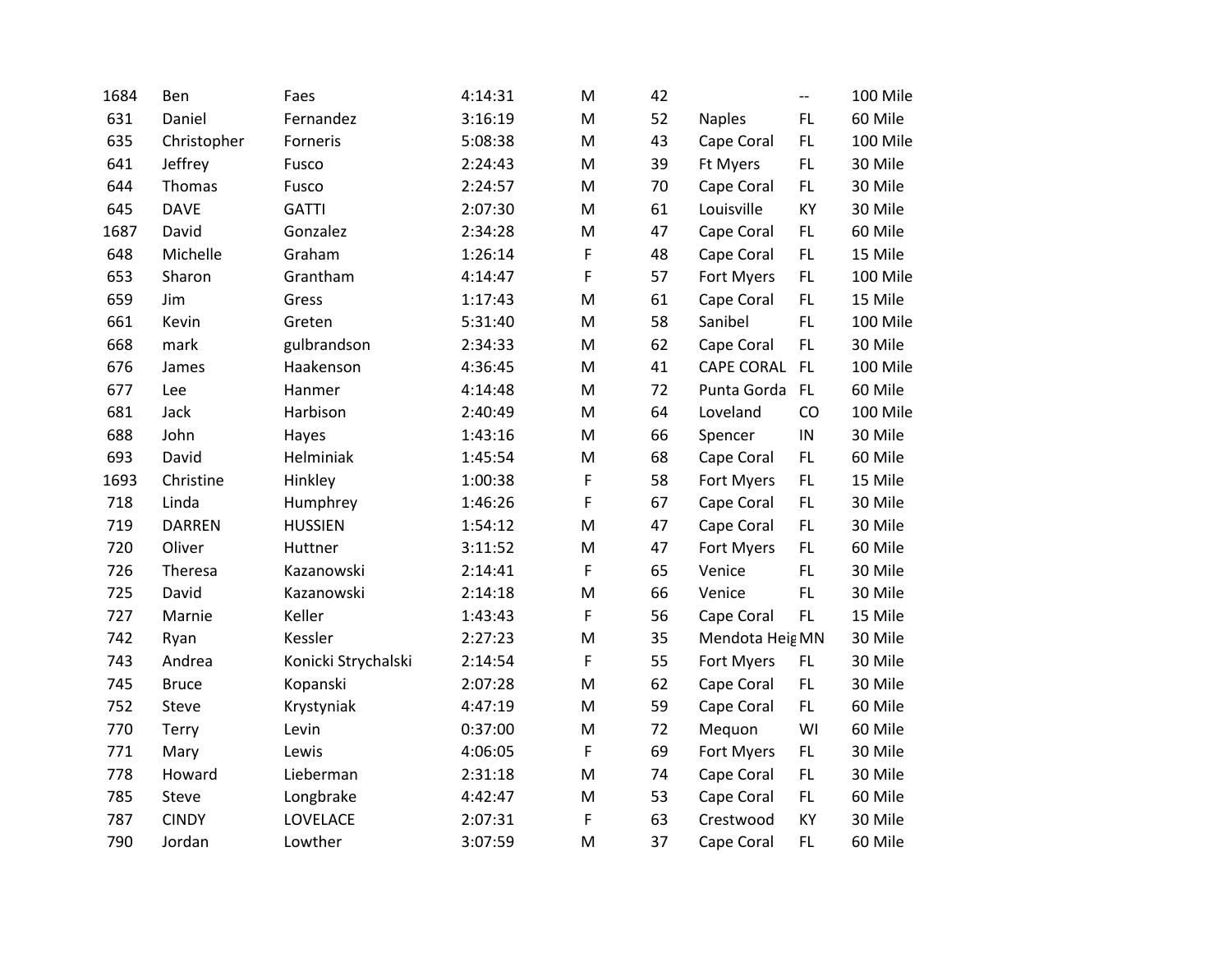| 813  | Mark          | McCormick      | 3:46:09 | M | 56 | <b>Bonita Springs FL</b> |           | 60 Mile  |
|------|---------------|----------------|---------|---|----|--------------------------|-----------|----------|
| 819  | Annabelle     | Meier          | 1:35:06 | F | 48 | Cape Coral               | FL        | 30 Mile  |
| 825  | Chris         | Meier          | 3:14:25 | M | 52 | Cape Coral               | FL.       | 60 Mile  |
| 839  | Ingolf        | Micklisch      | 1:33:02 | M | 55 | Cape Coral               | FL.       | 30 Mile  |
| 840  | Tony          | Miller         | 1:45:58 | M | 60 | Fort Myers               | FL.       | 15 Mile  |
| 847  | Cristian      | Moise          | 3:19:48 | M | 48 | Fort Lauderda FL         |           | 60 Mile  |
| 3297 | <b>GINO</b>   | MONOPOLI       | 3:08:11 | M | 44 | Cape Coral               | FL.       | 100 Mile |
| 848  | Carlos        | Montano        | 1:52:47 | M | 36 | Sarasota                 | FL.       | 30 Mile  |
| 849  | Rene T.       | <b>Morales</b> | 2:10:37 | M | 62 | Fort Lauderda FL         |           | 60 Mile  |
| 850  | ANDREE        | <b>MORIN</b>   | 2:24:43 | F | 74 | Cape Coral               | FL.       | 30 Mile  |
| 3012 | <b>PIERRE</b> | <b>MORIN</b>   | 2:24:48 | M | 74 | Cape Coral               | FL.       | 30 Mile  |
| 3057 | <b>NORM</b>   | <b>NESBITT</b> | 3:06:54 | M | 72 | <b>Owings Mills</b>      | <b>MD</b> | 30 Mile  |
| 3072 | Sharon        | OConnell       | 2:39:07 | F | 60 | Cape Coral               | FL.       | 60 Mile  |
| 3061 | Ed            | OConnell       | 2:26:23 | M | 65 | Cape Coral               | FL.       | 60 Mile  |
| 3076 | John          | ODonnell       | 5:16:55 | M | 56 | Cape Coral               | FL.       | 60 Mile  |
| 3084 | <b>Brian</b>  | Orr            | 2:29:40 | M | 48 | Savannah                 | GA        | 100 Mile |
| 3086 | Tom           | OToole         | 2:42:39 | M | 58 | Sanibel                  | FL.       | 100 Mile |
| 3087 | Jim           | Patchett       | 2:40:54 | M | 73 | Cape Coral               | FL.       | 60 Mile  |
| 3095 | Alex          | Pedre          | 2:31:29 | M | 43 | Cape Coral               | FL.       | 60 Mile  |
| 1690 | Hamilton      | Perez          | 0:56:03 | M | 29 | Cape Coral               | FL        | 15 Mile  |
| 3105 | Patrick       | Quinlan        | 1:40:01 | M | 57 | Cape Coral               | FL.       | 30 Mile  |
| 1681 | John          | Resnick        | 2:38:16 | M | 61 | Fort Myers               | FL.       | 60 Mile  |
| 3117 | Anthony       | Restivo        | 5:34:54 | M | 51 | Fort Myers               | FL.       | 100 Mile |
| 3128 | Dana          | Rickard        | 2:30:12 | M | 60 | Southington              | <b>CT</b> | 30 Mile  |
| 3142 | Natalie       | Rickard        | 2:31:11 | F | 21 | Southington              | <b>CT</b> | 30 Mile  |
| 3141 | Meghan        | Rickard        | 2:31:08 | F | 30 | Southington              | <b>CT</b> | 30 Mile  |
| 3147 | Paul          | Riley          | 1:57:37 | M | 36 | Cape Coral               | FL.       | 30 Mile  |
| 3148 | David         | Roberts        | 5:35:01 | M | 47 | Fort Myers               | FL.       | 100 Mile |
| 3170 | Evan          | Rosenbaum      | 4:13:44 | M | 56 | Fort Myers               | FL.       | 30 Mile  |
| 3179 | Michael       | Rossiter       | 1:27:49 | M | 57 | Cape Coral               | FL.       | 30 Mile  |
| 3183 | Jeff          | Rowe           | 3:45:32 | M | 69 | Harrisburg               | PA        | 100 Mile |
| 3200 | Simon         | Rowell         | 1:29:23 | M | 58 | Cape Coral               | FL.       | 30 Mile  |
| 3207 | Crew          | Satkoski       | 1:56:18 | M | 8  | Estero                   | FL.       | 30 Mile  |
| 3210 | Dave          | Satkoski       | 1:56:19 | M | 41 | EsteroEstero FL          |           | 30 Mile  |